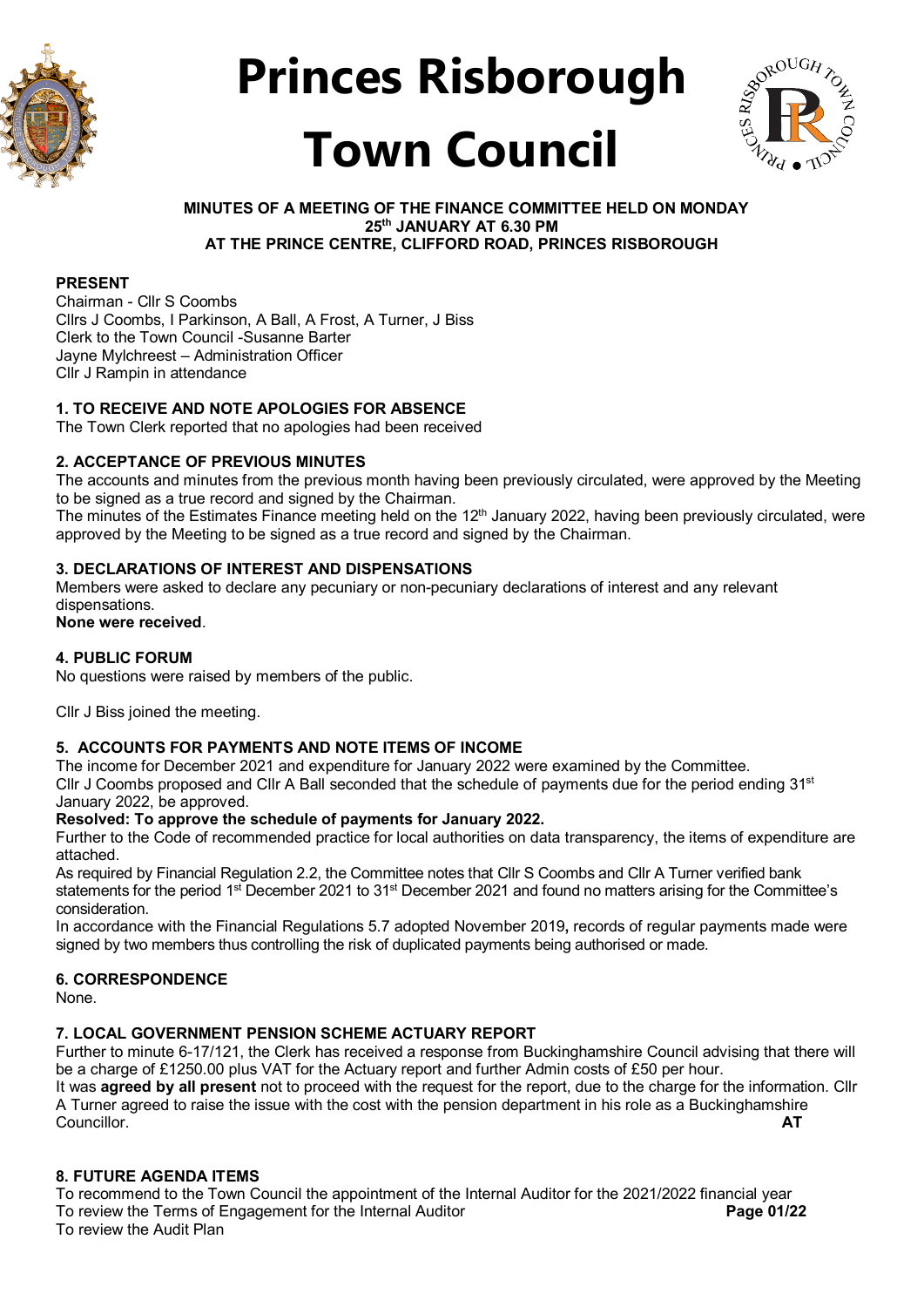



To review the Finance Risk assessment and Management Plan

#### **9. NEXT MEETING**

The date of the next monthly meeting of the Finance Committee will be on 22<sup>nd</sup> February 2022 at 6.30pm in the Princes Centre, Clifford Road, Princes Risborough.

There being no further business the meeting closed at 6.42pm.

Chairman……………………………………….. Date ………………… **Page 02//22**

#### **Expenditure January 2022**

| <b>9 GROUP LTD</b>             | Office phones                           | £127.61   |
|--------------------------------|-----------------------------------------|-----------|
| <b>ALPHABET GB LTD</b>         | Ford ranger vehicle lease               | £428.92   |
| <b>ARD</b>                     | Quarterly play inspection               | £294.00   |
| <b>BALC</b>                    | <b>Report Writing Essentials Course</b> | £25.00    |
| <b>BARCLAYCARD</b>             | PDQ terminals                           | £25.76    |
| <b>BARCLAYCARD</b>             | PDQ terminals                           | £20.00    |
| <b>BUCKINGHAMSHIRE COUNCIL</b> | Car parking 1.1.22 - 31.3.22            | £8,102.50 |
| <b>BUCKINGHAMSHIRE COUNCIL</b> | <b>Wades Centre Bus Rates</b>           | £410.00   |
| <b>BLANCHFORDS</b>             | Xmas supplies                           | £29.51    |
| <b>BLANCHFORDS</b>             | Xmas supplies                           | £34.25    |
| <b>BLANCHFORDS</b>             | Rock salt                               | £41.69    |
| <b>BLANCHFORDS</b>             | Jubilee clip                            | £0.82     |
| <b>BLANCHFORDS</b>             | <b>Timber for Art Event</b>             | £98.64    |
| <b>BRIANTS OF RISBOROUGH</b>   | Gloves, hat                             | £68.63    |
| <b>BRIANTS OF RISBOROUGH</b>   | <b>Nails</b>                            | £5.98     |
| <b>BRIANTS OF RISBOROUGH</b>   | <b>KGV</b> supplies                     | £190.73   |
| <b>BRIANTS OF RISBOROUGH</b>   | Fencing supplies                        | £84.00    |
| <b>BRIANTS OF RISBOROUGH</b>   | Refund                                  | $-£43.99$ |
| <b>BT GROUP PLC</b>            | Wi fi Market House                      | £35.94    |
| <b>CASTLE WATER</b>            | <b>Water Wades Centre</b>               | £104.17   |
| <b>CHILTERN HYGIENE LTD</b>    | Waste disposal Wades Centre             | £316.79   |
| <b>CMPCON LTD</b>              | Admin software                          | £9.60     |
| <b>CONTROL PRINT</b>           | Photocopier costs                       | £123.39   |
| <b>CREDIT CARD</b>             | Xmas cards and envelopes                | £70.19    |
|                                | Collins                                 | £26.17    |
|                                | Shopify Ris basket                      | £116.80   |
|                                | Shopify Ris basket                      | £3.44     |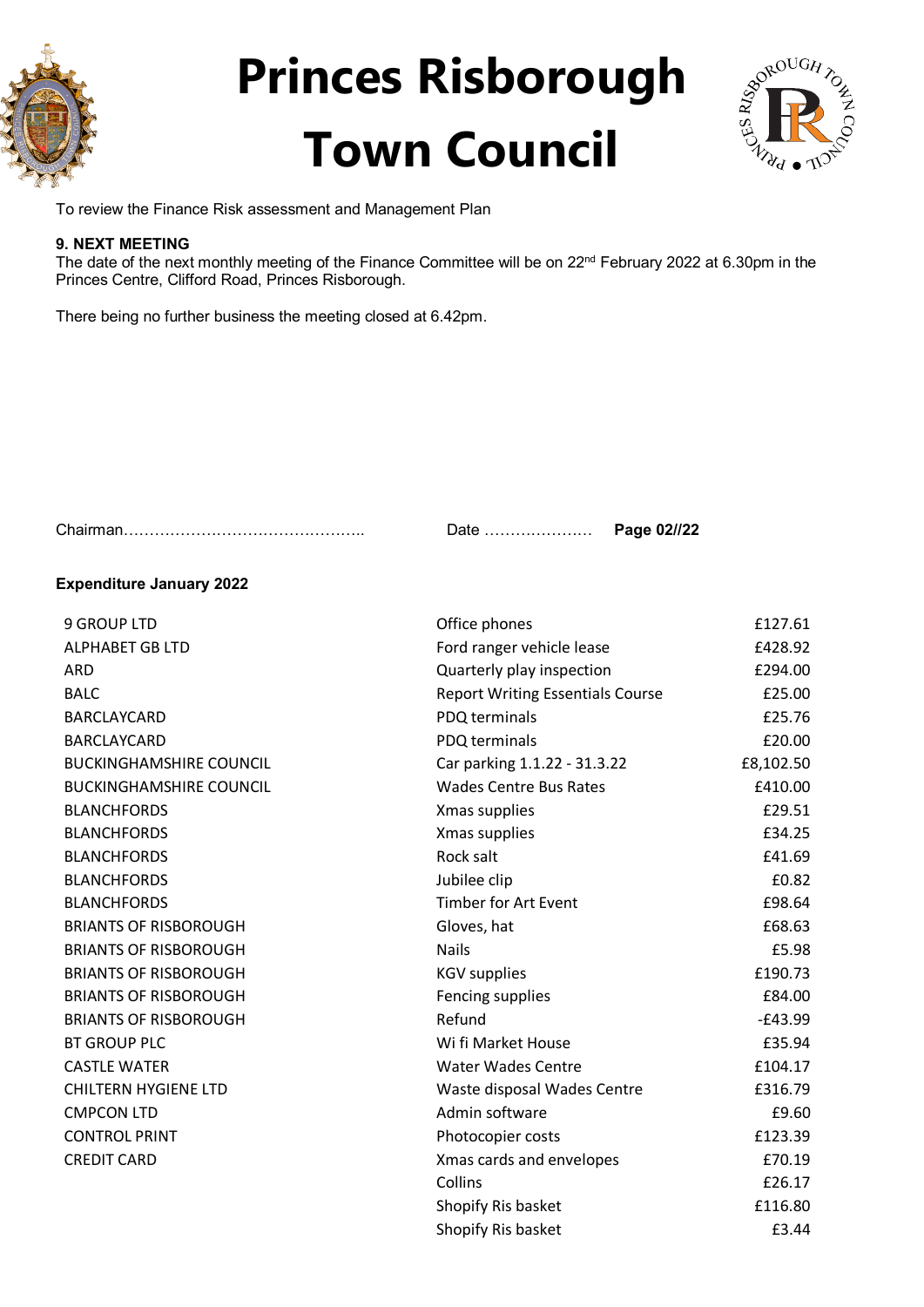



|                             | Adobe software                      | £41.62               |         |
|-----------------------------|-------------------------------------|----------------------|---------|
|                             | <b>Total Credit Card</b>            |                      | £258.22 |
| <b>D2D DISTRIBUTION LTD</b> | Crosstalk distribution              | £510.00              |         |
| <b>ELDRIDGE ELECTRICAL</b>  |                                     |                      |         |
|                             | Street light repairs                | £148.80              |         |
| <b>EON</b>                  | <b>Electricity Market House</b>     | £290.17              |         |
| <b>EON</b>                  | <b>Electricity SMG</b>              | £71.72               |         |
| <b>EROS HIRE TOOLS</b>      | Fan heater hire                     | £398.64              |         |
| <b>ESSO CARD</b>            | Fuel card admin fee                 | £21.60               |         |
| <b>ESSO CARD</b>            | Fuel                                | £216.96              |         |
| <b>GEORGE BROWNS LTD</b>    | Service Equipment                   | £90.59               |         |
| <b>GEORGE BROWNS LTD</b>    | <b>Equipment service</b>            | £196.80              |         |
| <b>GEORGE BROWNS LTD</b>    | Equipment service                   | £130.85              |         |
| <b>GEORGE BROWNS LTD</b>    | Service equipment                   | £135.99              |         |
| <b>GEORGE BROWNS LTD</b>    | Service equipment                   | £155.99              |         |
| <b>GEORGE BROWNS LTD</b>    | Service equipment                   | £169.85              |         |
| <b>GEORGE BROWNS LTD</b>    | <b>Tools SMG</b>                    | £58.22               |         |
| <b>GOLD STAR CLEANING</b>   | MH clean                            | £75.00               |         |
|                             | <b>Blocked toilet Wades Centre</b>  |                      |         |
| <b>GPEX</b>                 | <b>Brushwood leaflet</b>            | £447.59              |         |
|                             | Newsletter                          |                      |         |
| <b>GRUNDON</b>              | <b>Waste Management</b>             | £153.10              |         |
| <b>HELPFUL HIRINGS</b>      | Chipper hire                        | £225.00              |         |
| <b>HMRC</b>                 | <b>HMRC</b> paye                    | £3,089.88            |         |
| <b>BIUSHWOOD SUITE</b>      | BS refund deposit                   | £500.00              |         |
| <b>JINCA LTD</b>            | Remote set up                       | £72.00               |         |
| <b>JKL HEATERS LTD</b>      | <b>Boiler service Wades Centre</b>  | £288.00              |         |
| <b>KEITH DOBSON</b>         | Monthly risk assessment             | £136.50              |         |
| LEX AUTOLEASE LTD           | vehicle lease                       | £394.06              |         |
| <b>LGPS</b>                 | <b>LGPS</b>                         | £2,051.88            |         |
| <b>MP PAYROLL SOLUTIONS</b> | Admin payroll fee                   | £67.20               |         |
| <b>NEST PENSION</b>         | nest pension                        | £173.49              |         |
| <b>OPUS ENERGY</b>          | <b>Gas Wades Centre</b>             | £78.74               |         |
| <b>OPUS ENERGY</b>          | <b>Electricity Wades Centre</b>     | £5,269.90            |         |
| P A SPITTLES                | Kerb edging for Burials             | £1,576.80            |         |
| PELICAN PRINT               | Correx boards                       | £93.60               |         |
| PRESTIGE COMMERCIAL         | <b>BS</b> clean                     | £168.00              |         |
| PRINCES CENTRE              | Office rent                         | £625.00              |         |
| PRUDENTIAL                  | Prudential pension                  | £500.00              |         |
| <b>RAYNER GAS SERVICES</b>  | <b>Boiler call out Wades Centre</b> | £72.00               |         |
| <b>RAYNER GAS SERVICES</b>  | Toilet repairs Wades Centre         | £122.40              |         |
| RIALTAS BUSINESS SOL        | Asset Inventory license             | £198.00              |         |
| <b>SALARIES</b>             | <b>Salaries</b>                     |                      |         |
| <b>SUEZ</b>                 |                                     | £11,171.98<br>£84.85 |         |
|                             | Waste management                    |                      |         |
| RIS BASKET ADMIN            | Ris Basket admin                    | £114.00              |         |
| <b>SE RFCA</b>              | Refund                              | £420.00              |         |